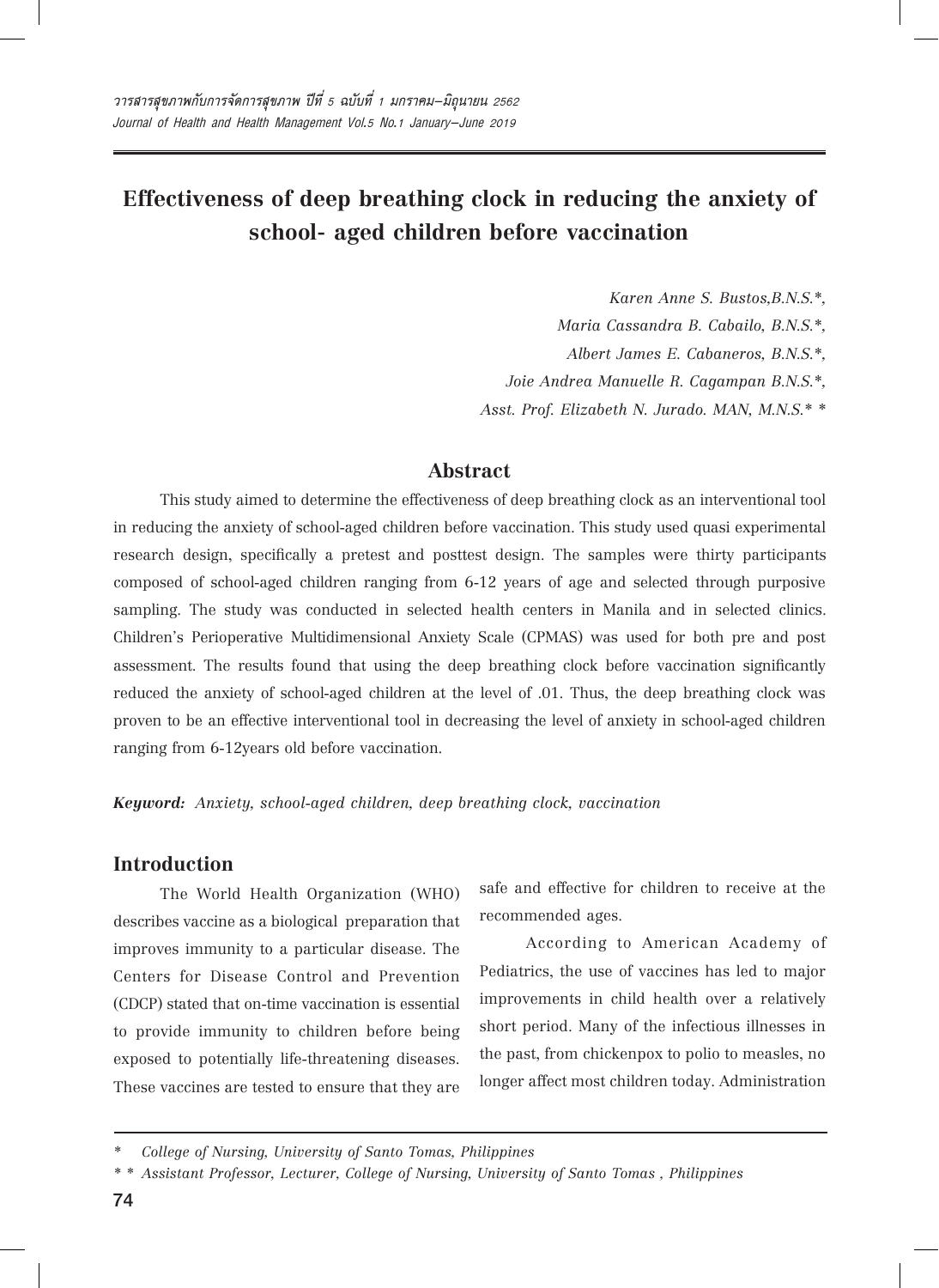of vaccination aids in decreasing the mortality and morbidity rate of some vaccine preventable diseases. Thus, vaccination is considered as the preliminary step in helping children fight against some diseases. However, based on CDCP, immunization programs in resource-poor countries are faced with many barriers to success, such as shortage in trained staff and supervisors, vaccines, etc. Each year about 21.8 million children miss necessary vaccines, leaving them vulnerable to disability and death from serious infectious diseases.

However, injection-induced anxiety and pain are the most frequent adverse effect following vaccination (Taddio, Ilersich, Ipp, Kikuta, & Shah, 2009). Medical procedures that are applied using a needle, such as immunizations and vaccinations, are the most common sources of pain for children, causing anxiety, distress, and fear with significant consequences (Altay, Kilicarslan-Toruner, & Sari, 2017). Studies have also shown that children often describe medical procedures and the associated anticipatory anxiety of pain as the most distressing aspect of disease or hospitalization. This anxiety can be magnified if the child has had a previous unpleasant experience within the health care environment. The predictive nature of procedural pain provides an excellent opportunity for health care professionals to minimize the anxiety experienced by the pediatric clients (Winskill & Andrews, 2008). In addition, many research studies found out that different interventions, such as the use of breathing techniques, can be used to decrease the anxiety levels of patients. Kemper (2000) mentioned that the most popular psychological nursing intervention for all diseases is teaching relaxation-breathing techniques. Nurses who encourage practicing deep breathing helped reduce tension-anxiety of hospitalized clients (Hayama & Inoue, 2012). Vancampfort, Redfern, & Green (as cited in Neeru, Khakha, D.C., Satapathy, S., & Dey, A.B., 2015) also added that it also resulted in decreased state of anxiety, psychological stress, fatigue, and increased subjective wellbeing. Chiang, Ma, Huang, Tseng, & Hsueh (2009) also mentioned in their study that the practice of relaxation breathing might change trait anxiety more than transitory emotional reactions. Furthermore, with increased school-based vaccinations for improved coverage rates and practicality, the World Health Organization (WHO) recently endorsed research to identify possible interventions to reduce vaccine -related pain and anxiety in mass clinical and school-based. This research aimed to study the effectiveness of a deep breathing clock as an interventional tool in reducing the anxiety of school-aged children before vaccination since this intervention has not ever been explored and is considered to be a blind spot in the nursing literature. The deep breathing clock was recalibrated into one whole minute. Instead of numbers, colors were used. Blue indicated that the client must inhale and hold while gray indicated that the client must exhale through the mouth with pursed lips. By utilizing a deep breathing clock, this served as an interventional tool and be considered as an alternative intervention in reducing the anxiety of school-aged children prior to vaccination. This served as an interventional tool and be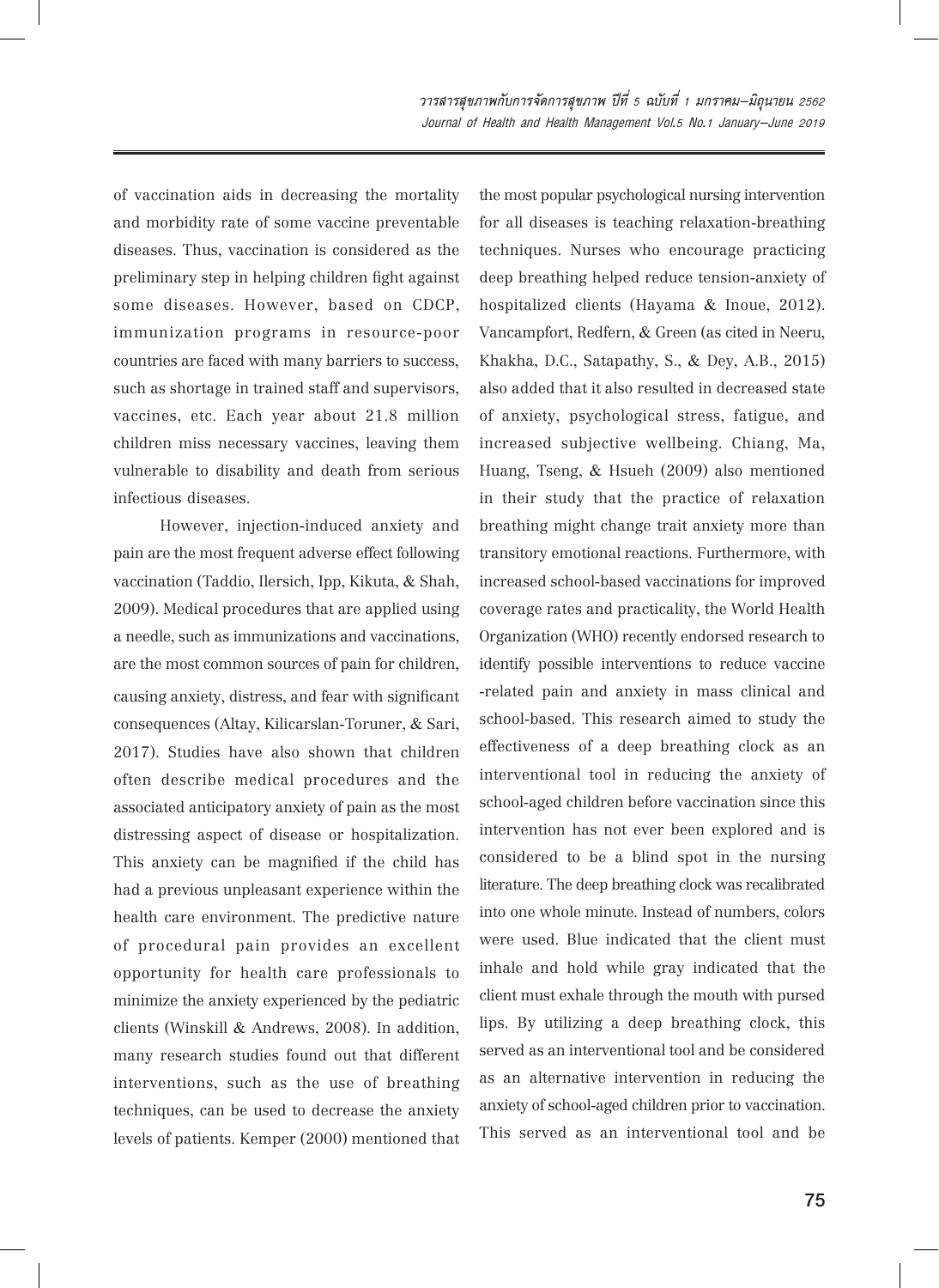considered as an alternative intervention in reducing the anxiety of school-aged children prior to vaccination. Moreover, this intervention aimed to cater safe and quality nursing care for the mentioned age group.

## **Objective**

This research aimed to study the effectiveness of a deep breathing clock as an interventional tool in reducing the anxiety of school-aged children before vaccination.

## **Hypotheses**

 There is a significant difference between the pre-assessment and post- assessment mean anxiety score of the experimental group.

### **Research Methodology**

This research study made use of a quantitative approach and also used a quasiexperimental design, specifically the pre-test and post-test group design. The researchers used manipulation using the deep breathing clock.

#### **1.Population and Sample**

The researchers used purposive sampling method. It is a non-probability sampling method wherein samples are selected based on characteristics of a population and the objective of the study. The study included 30 participants as computed by the Power Analysis. The study participants were subjected to receive vaccinations such as flu vaccine, anti-rabies vaccine, tetanus toxoid, measles-mumps-rubella vaccine, and varicella vaccine. Power Analysis was used to

achieve an appropriate number of participants and to determine the probability of detecting an effect of a given size with a given level of confidence under sample size constraints. This also strengthened the statistical conclusion validity by estimating the required sample size needed (Polit & Beck, 2018).

The inclusion criteria of participants included (a) school-aged children, (b) ranging 6-12 years old, (c) regardless of gender, (d) must undergo vaccination, (e) must be in good medical condition and (f) regardless of the level of anxiety. The children must be in good medical condition with no existing morbidities so that no other factor can affect the response to the intervention and only the normal response from the child can be gathered after the intervention. Exclusion criteria included children (a) diagnosed of active respiratory illnesses such as asthma and pneumonia, and (b) with medical record of anxiety disorder, mental delay or retardation or psychiatric illnesses. Children with active respiratory problems are exuded because respiratory therapy often focuses on treating or alleviating generic problems that are amenable to intervention rather than being disease-specific. In some instances, however, interventions are selected based upon the underlying disease of the child. Children with underlying respiratory problem may have less or no desired effect from such at times (Wright, S., Wakeman, R., Collins, N., & Chatwin, M, 2018). Children with anxiety disorder, mental delay or retardation and psychiatric illness are excluded because it can affect the normal response to the intervention does and results can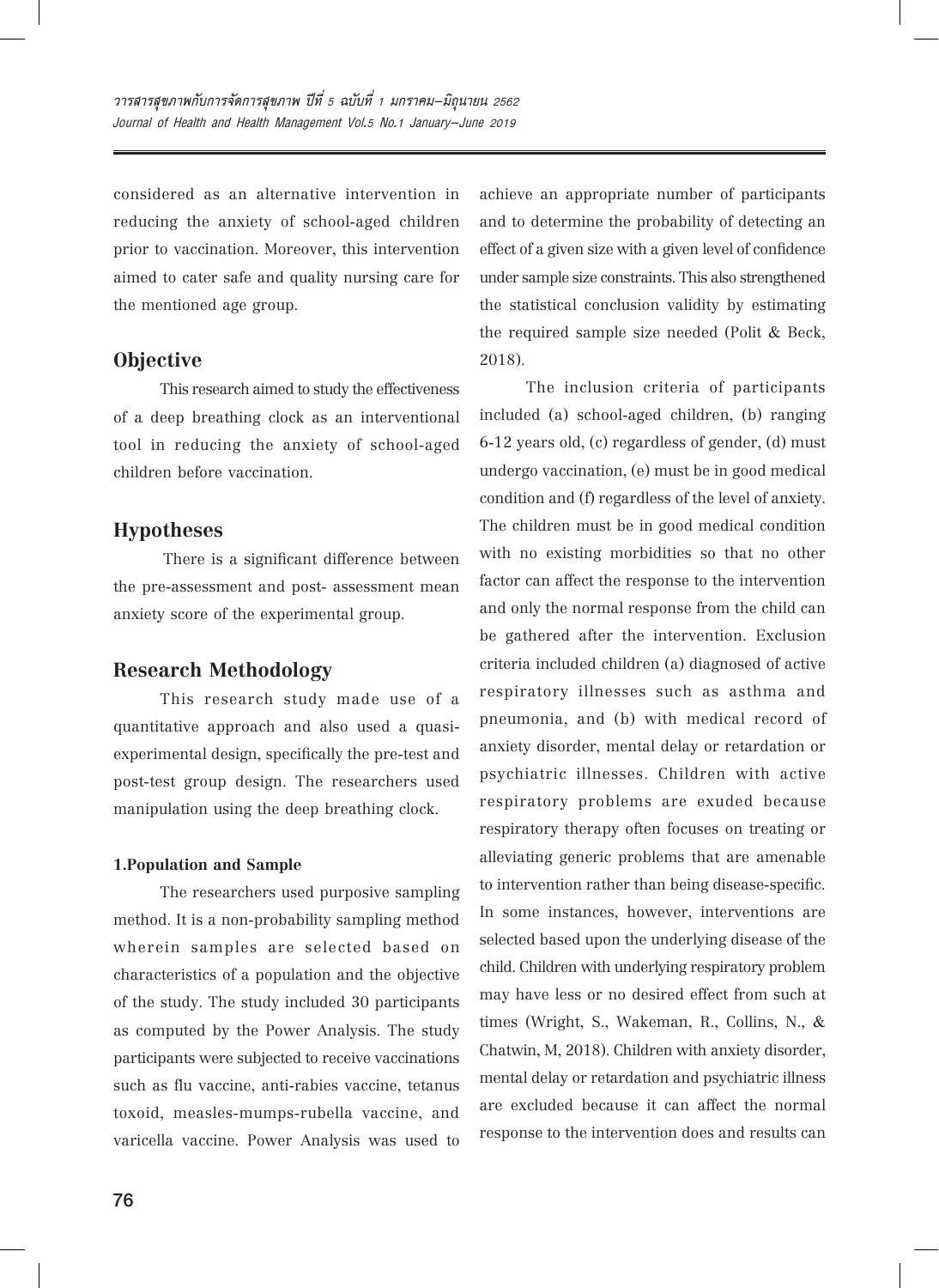be inaccurate. Screening analysis was done to ensure that participants met the inclusion criteria. **2.Data collection tools**

The study utilized Children's Perioperative Multidimensional Anxiety Scale (CPMAS) which is a validated and modified assessment tool for data gathering process. The researchers asked permission on using the tool and was approved by the authors. The tool was translated from English to Filipino for the participants to better understand the tool. The CPMAS is a relatively simple and straightforward self-rating measures often represent particularly in the measurement of current anxiety. The CPMAS is a recently developed and validated self-report scale designed to measure children's state anxiety within a surgical context. This scale has been validated on school-aged children between the ages of 6–12 years. The CPMAS contains five items, to which the child responds on a visual analog scale that ranges from 0 to 100. The aim of the assessment tool was to assess the level of anxiety of male school age children. In addition, this assessment tool was validated by experts in psychiatric nursing, pediatric nursing and community health nursing.

The deep breathing clock was used as an interventional tool in reducing the anxiety of school-aged children which was authored by Hilary White. This was recalibrated into one whole minute which also means one whole cycle. The clock has blue and gray colors alternately instead of numbers from the usual clocks. Each color pertains to a certain instruction. Blue indicates that the respondent must inhale and hold while the gray indicates that the respondent

must exhale through the mouth with pursed lips. As the second hand of the clock passes through these colors the respondent must do the deep breathing exercise accordingly until 5 cycles are made. In addition, this interventional tool was also validated by experts in psychiatric nursing, pediatric nursing and community health nursing.

The Children's Perioperative Multidimensional Anxiety Scale (CPMAS) was found to have strong internal consistency (Cronbach's  $\alpha$  > 0.89), and good test-retest reliability (Intraclass Correlation Coefficient =  $0.71$ ) in some studies (Chow, Lieshout, Buckley, & Schmidt, 2016). In this study, after conducting a pilot test with 10 participants, the tool was found to have a Cronbach's α $0.97$ which is significantly high.

#### **3. Data collection**

The researchers utilized this tool since, it is straightforward and measures the current anxiety of the child, which is what the researchers intend to measure. The researchers used this tool to conduct a pre-assessment (Time1) before the utilization of the deep breathing clock and post-assessment (Time2) after the utilization of the deep breathing clock. Results from CPMAS was relevant in determining whether the use of a deep breathing clock before vaccination could help in decreasing the level of anxiety of the participants. Furthermore, the scale was purely based on the patients' judgment or feeling regarding the situation.

#### **4.Data Analysis**

This study used descriptive statistics to summarize the anxiety scores of the participants. Specifically, mean and standard deviation was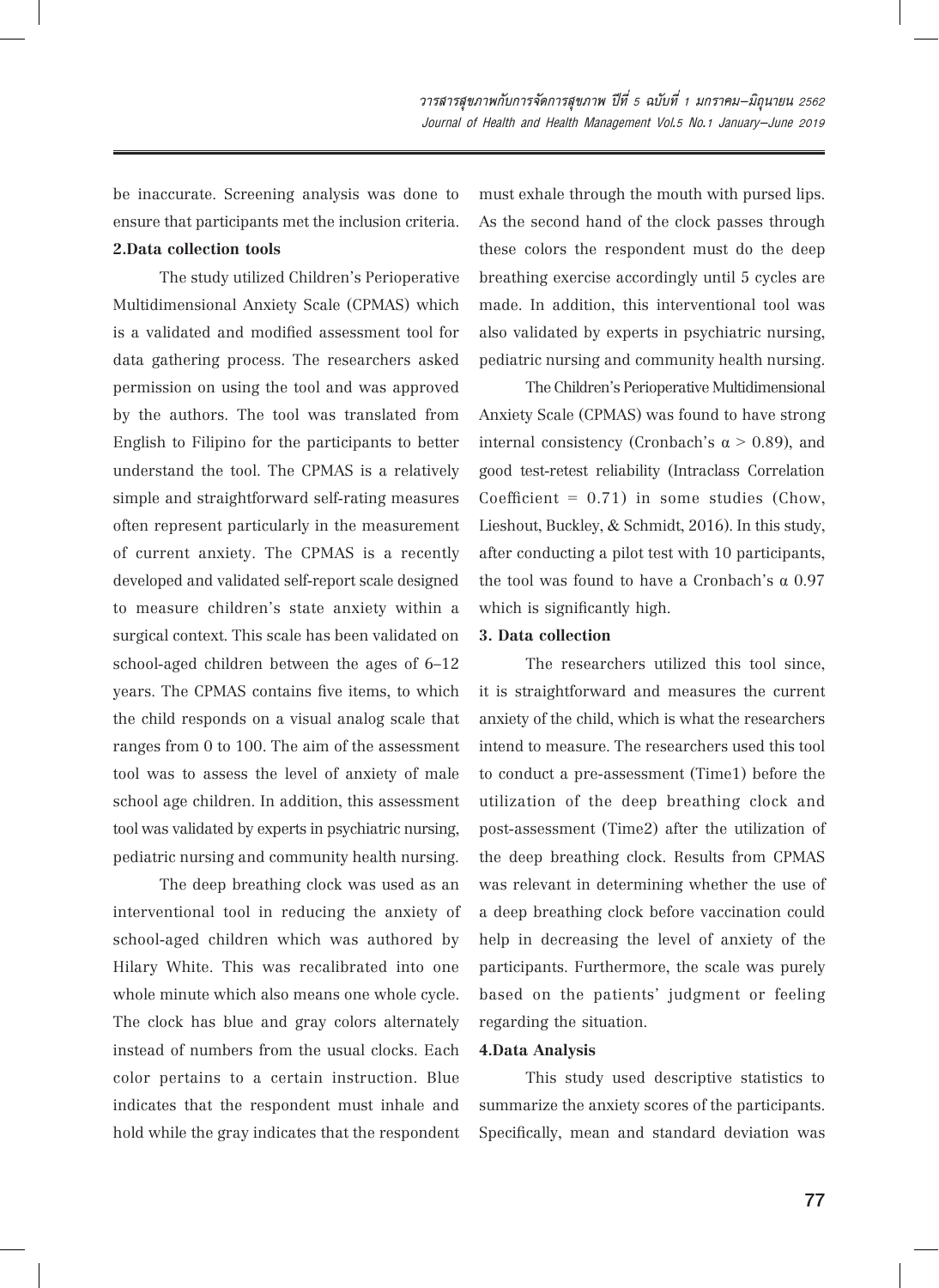used. For the inferential, this study used paired t-test as the statistical analysis. Paired t-test was used to determine whether the mean difference between two sets of observations is zero. This was used to compare the pre-assessment anxiety mean scores and post-assessment anxiety mean

scores of the experimental group. Data was interpreted with the following ratings of 0 to 4 mm which is considered as no anxiety; 5 to 44 mm, mild anxiety; 45 to 74 mm, moderate anxiety; and 75 to 100 mm, with severe anxiety.

# **Results**

|  |  |  | Table1. The result were shown a pre-assesment anxiety score of the experimental group. |  |  |  |  |
|--|--|--|----------------------------------------------------------------------------------------|--|--|--|--|
|--|--|--|----------------------------------------------------------------------------------------|--|--|--|--|

| The experimental group         | S.D.<br>Mean |       | Interpretation   |  |
|--------------------------------|--------------|-------|------------------|--|
| Pre - assessment Anxiety Score | 65.53        | 20.43 | Moderate anxiety |  |

From table 1 presented the pre-assessment mean anxiety scores of the experimental group. The pre-assessment anxiety score of the experimental group is 65.53 which indicated

that school-aged children had moderate anxiety before vaccination. This result affirmed that vaccination was one of the medical procedures that caused anxiety to school-aged children.

**Table 2. The result were shown a post-assesment anxiety score of the experimental group.**

| The experimental group        | S.D.<br>Mean |       | Interpretation |  |
|-------------------------------|--------------|-------|----------------|--|
| Post-assessment Anxiety Score | 26.93        | 16.83 | Mild anxiety   |  |

From table 2 presented the post-assessment mean anxiety scores of the experimental group. The post-assessment mean anxiety score of the experimental group was 26.93 which

indicated that school-aged children had mild anxiety after administering the deep breathing clock before vaccination.

**Table 3. The result were shown a difference between the pre-assesment and post-assesment mean anxiety score of the experimental group.**

| The experimental group        | Mean  | S.D.  | t -test | p-value |
|-------------------------------|-------|-------|---------|---------|
| Pre-assessment Anxiety Score  | 65.53 | 20.43 | 9.94    | .01     |
| Post-assessment Anxiety Score | 26.93 | 16.83 | 9.94    | .01     |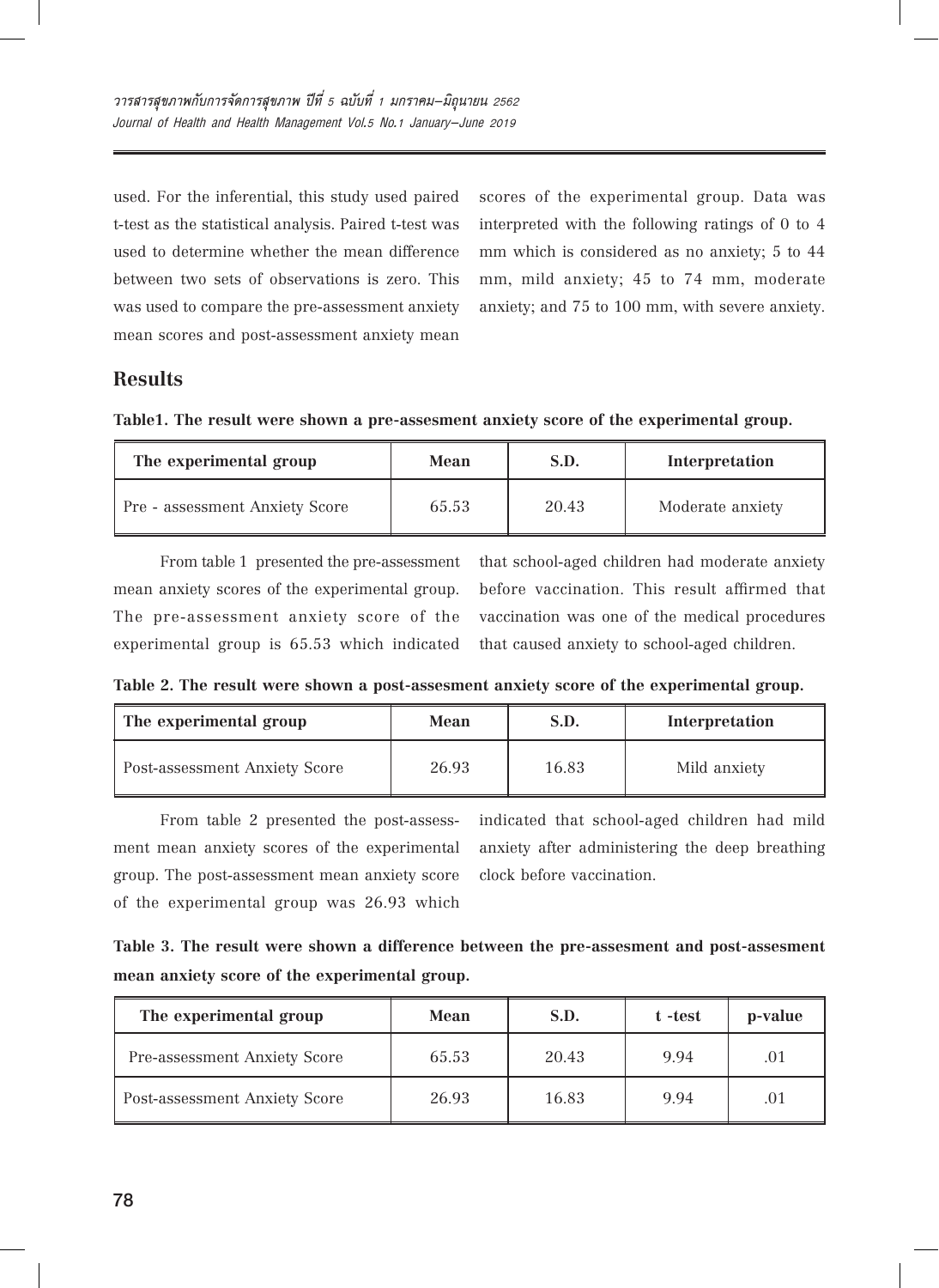วารสารสุขภาพกับการจัดการสุขภาพ ปีที่ 5 ฉบับที่ 1 มกราคม-มิถุนายน 2562 Journal of Health and Health Management Vol.5 No.1 January-June 2019

From table 3 presented the pre-assessment and post-assessment mean scores of the experimental group. The pre-assessment results of the experimental group had a mean score of 65.53 and a post-assessment mean score of 26.93. These values reveal that the mean score of the pre-assessment and post-assessment of the experimental group had a mean difference of  $(+)$ 38.60. These values indicated that the usage of the deep breathing clock prior to vaccination significantly decreased the anxiety of school-aged children. It also showed a p-value of .01 which indicated that the null hypothesis was rejected. Thus, the alternative hypothesis Ha1was accepted.

# **Discussion**

The research study was conducted to thirty participants which composed of school-aged children ranging from 6-12 years of age. The participants were selected through purposive sampling from private clinics and government health centers in Metro Manila. Deep breathing clock was the tool used in determining the level of anxiety of the participants before and after the vaccination. Findings showed that before giving the intervention which was pre-assessment anxiety score, the participants had moderate anxiety. While after giving the intervention, post-assessment score revealed that the level of anxiety of school-aged children had reduced to mild anxiety. Therefore, the breathing clock was proven to be effective interventional tool in reducing the level of anxiety of school-aged children prior to vaccination. This could be an alternative tool not only to vaccination but to any

medical procedures as well such as skin test.

The researchers had encountered some challenges during the conduction of this study. First, the limitations in the number of participants related to age group. It was observed that this age group did not go to the clinics or centers for vaccination unless it was required by the schools. Most of the children who went to doctors for vaccinations were pre-school children. It took for the researchers to look for several clinics and centers in order to come up with the number of participants. Second, the follow-up care was done to the participants after the initial encounter with them. This due to time constraint and absence in the methodology. It can be suggested or recommended to the next researchers who will become interested to conduct the same study to consider the follow care for continuity of the study.

Clusters of anxiety-related adverse events following immunization (AEFI) had been observed in several countries and had disrupted country immunization programs (Loharikar, A., et al 2018). Loharikar, A., et al (2018) also mentioned that anxiety-related AEFI clusters could be disruptive to vaccination programs, reducing public trust in immunizations and impacting vaccination coverage; response efforts to restore public confidence could be resourcefully intensive. Health care providers should have trained on recognition and clinical management of anxiety-related AEFI; public health authorities should have plans to prevent and effectively manage anxiety-related. On the other hand, Borge and Wahi (2015) remarked that guided breathing showed positive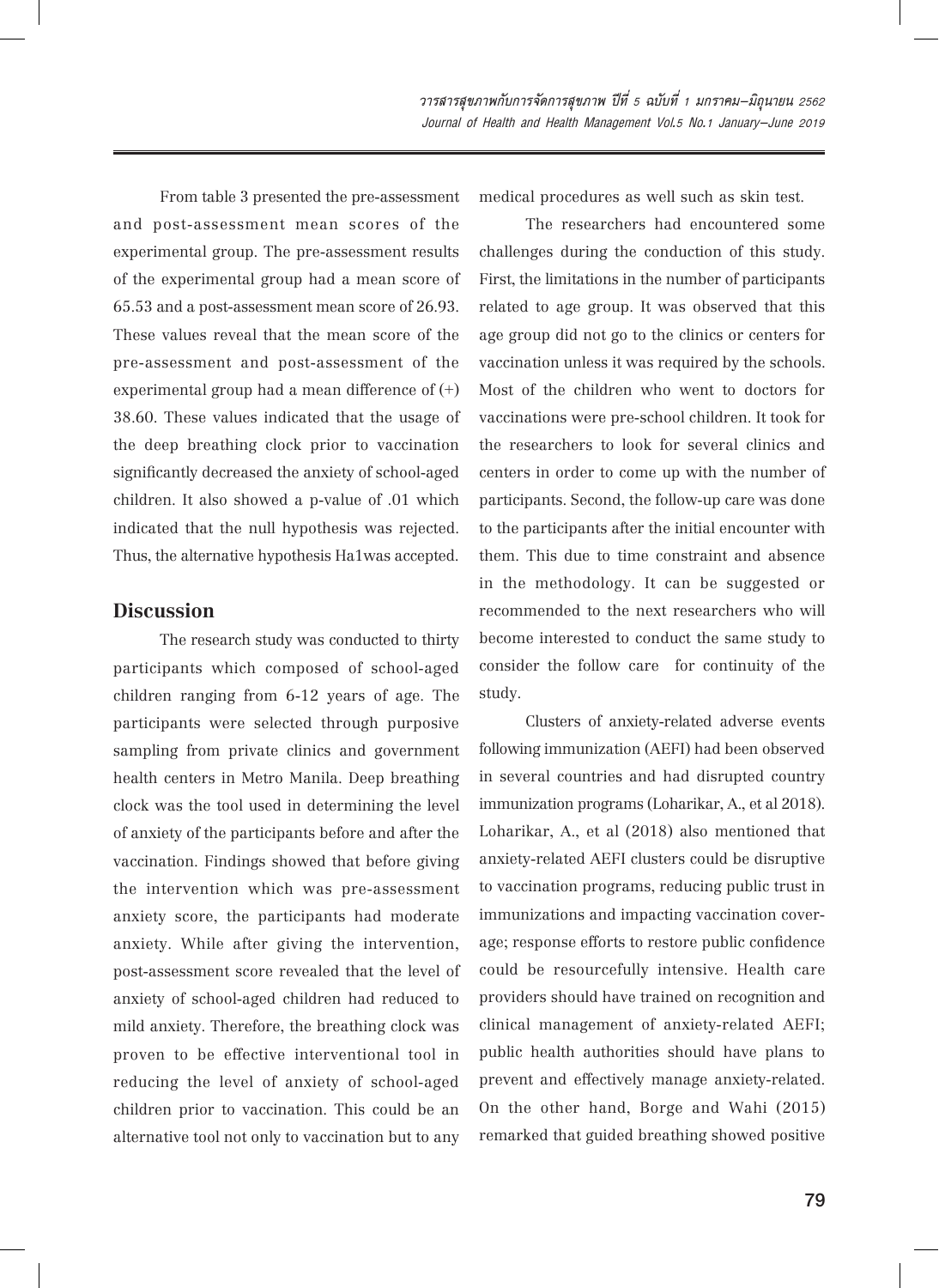effect on the breathing pattern of patients. In turn, this could be a measure to reduce anxiety prior to vaccination, that could be applied and implemented in any settings such as the hospitals, or clinics.

# **Conclusion**

With the significant result findings presented, the deep breathing clock was proven to be an effective interventional tool in decreasing the level of anxiety in school-aged children ranging from 6-12 years old before vaccination. It was shown that this interventional tool could be used as an alternative tool before medical procedures such as vaccination and could then be used as part of their independent nursing interventions for pediatric clients.

### **Recommendation**

There are several recommendations for future researchers based on the results of present study:

#### **1.Nursing Education**

Nursing clinical instructors should promote the use of the deep breathing clock in Related Learning Experience (RLE) especially in pediatric wards, in lectures, school clinic, health centers, etc. Students are recommended to use this intervention prior to medical procedures that require needles such as skin testing, IV insertion, etc.

### **2.Nursing Practice**

Results have shown that this interventional tool could be used to decrease the level of anxiety of school-aged patients before vaccination, hence, this intervention was done to improve and add an alternative nursing intervention in the nursing service. Nurses can use this as an independent nursing intervention not only before vaccination but also to other medical procedures such as pre-operative teachings, before IV insertion, medication administration, skin testing etc. Lastly, the use of the deep breathing clock could be used in school clinics, health centers, and during home visit in the community.

#### **3.Nursing Research**

Future researchers should study how to extend the capabilities of the deep breathing clock by not only limiting it to school aged children but to pediatric patients in general through modification of the clock itself. Also, they can expand their review of related literature in their research study by using this study as a basis since minimal studies are made regarding the deep breathing clock. Future researchers can maximize their participants by increasing the number to further strengthen the study and also be gender specific since pain tolerance of a male participant is different from a female participant. In addition, future researchers could also follow-up the participant on the succeeding dose of the vaccine. Afterwards, the future researcher could then compare the results of the anxiety level of the child during her first dose and during her second dose of the vaccine. There should be a comparison of the deep breathing clock between the experimental group and the control group to confirm that it is not due to the first experience or maturity or to be durable.